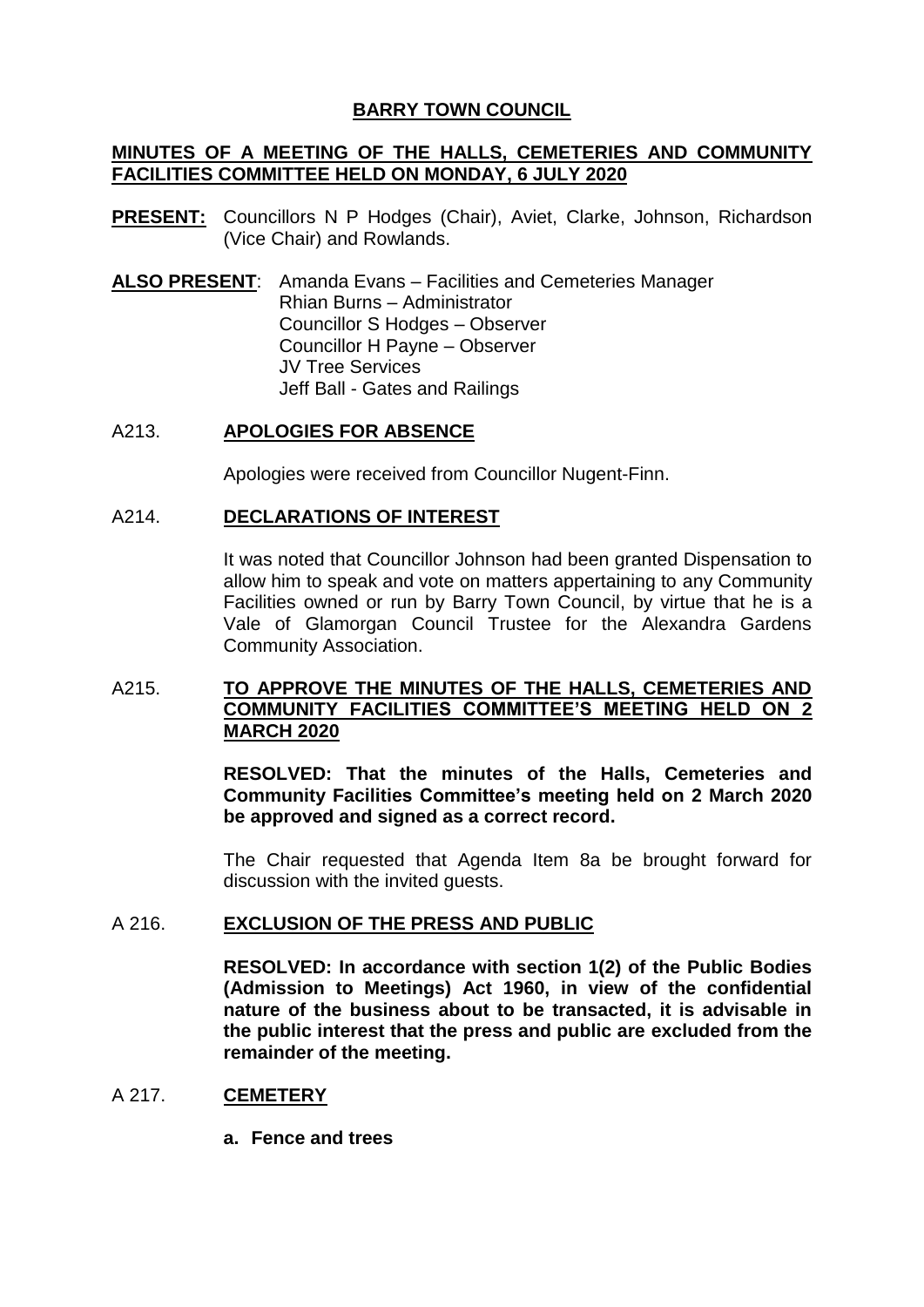The representatives from JV Tree Services noted that there were two options for dealing with the Leylandii Cypress trees on the boundary of Merthyr Dyfan Cemetery – they could be reduced in height, thinned out or removed entirely. They advised that in their opinion the best course of action financially, for safety and for the biodiversity of the area would be to remove the Leylandii Cypress row and replant native species.

They advised that if the height were reduced the trees would still grow rapidly from the lower branches and become unbalanced. As the trees had been planted so closely they were dependent on each other for support and thinning out the trees would leave them at a much higher risk of falling. They noted that here was a high target rate on all sides of the trees and that their advice may be different if they were situated on open remote farmland for example.

The practicalities of replacing the fencing were discussed with it being advised by the fencing contractor that this would be virtually impossible to replace the fence along the current boundary. JV tree services also advised that should any of the trees fail they would likely pull out the fencing if they fell.

JV Tree Services noted that changes in weather conditions and the increase in the severity of storms meant that they were increasingly seeing otherwise healthy trees failing due to this. They also advised that trees have a finite lifespan and all trees will need to be replaced at some point. The species of trees they suggested replacement with were all smaller, native species such as Hawthorne, Rowan and Crab Apple.

It was noted that Members attending the meeting remotely had not been able to fully hear the advice given due to technical issues.

JV Tree Services advised that they could supply a list of advantages and disadvantages to each of the options which could be presented for public consultation. Members agreed that it was important to gather feedback from the public and requested JV Tree Services attend a meeting of Full Council in order to agree a way forward with the involvement of all Councillors.

**RESOLVED: That JV Tree Services be invited to attend a future meeting of Full Council in order to agree a way forward with the involvement of all Councillors.**

### A218. **INCLUSION OF THE PRESS AND PUBLIC**

## **RESOLVED: That the press and public were able to attend for the remainder of the meeting.**

JV Tree Services and Fencing contractor left the meeting. Councillor Rowlands left the meeting.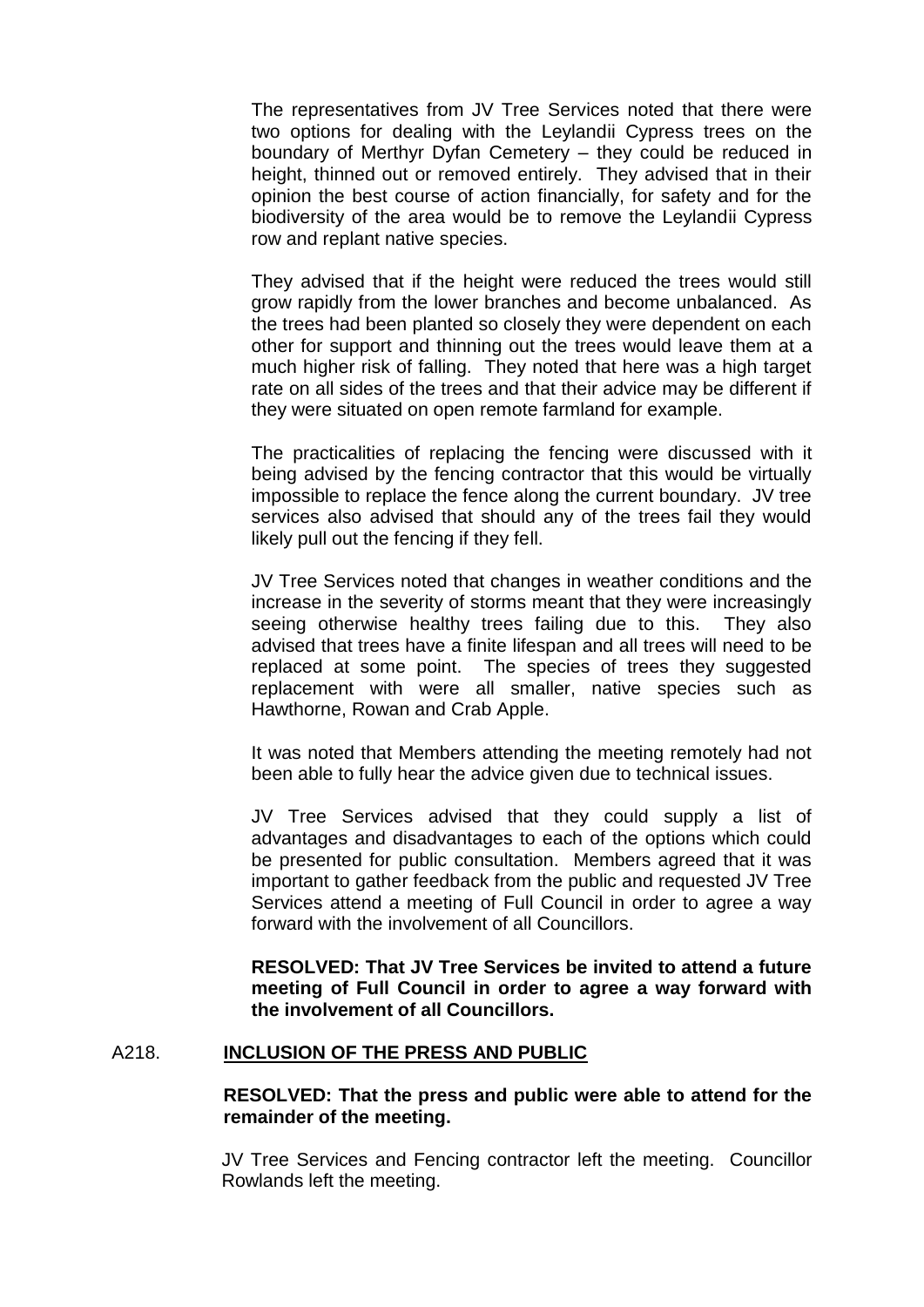The Chair requested that the update report be discussed prior to the Budget Monitoring Report June 2020 being received

## A219. **UPDATE REPORT**

Members were provided with an update on developments and changes made since the last meeting of the Halls, Cemeteries and Community Facilities Committee met on 2 March 2020.

Members discussed the report and the recommendations. It was felt that the recommended increase in the speed limit from 5mph to 10mph was not desirable and that the 5mph speed limit should be maintained.

## **RESOLVED:**

- 1. **That the historic notice boards be installed at Merthyr Dyfan Cemetery in order to prevent them becoming damaged whilst in storage and that these are highlighted through the press and a possible event when regulations allow.**
- **2. That Welsh Government regulations are followed in respect of the number of mourners allowed at graveside and in the chapel.**
- **3. That the 5mph speed limit at Merthyr Dyfan Cemetery be reinforced with signage and stencilling on the road.**
- **4. That this speed limit be reviewed in one years' time.**
- **5. That narrower roads be identified with a view to blocking them to car traffic.**
- **6. That an information board be placed outside the Philadelphia Cemetery and a talk be held there when regulations allow.**
- **7. That a report be submitted to the next meeting of Halls, Cemeteries and Community Facilities (to be reviewed on 20 September) outlining feedback from staff and members of the public on the Councils' actions in response to the Covid-19 pandemic.**

### A 220. **BUDGET MONITORING REPORT JUNE 2020**

Members received the Committee's income and expenditure in the 2020/21 financial year as at the end of June 2020. It was noted that the main reason of the overspend was due to Covid-19 additional expenditure of circa £9,000 with an associated loss of income projected to be circa £26,000.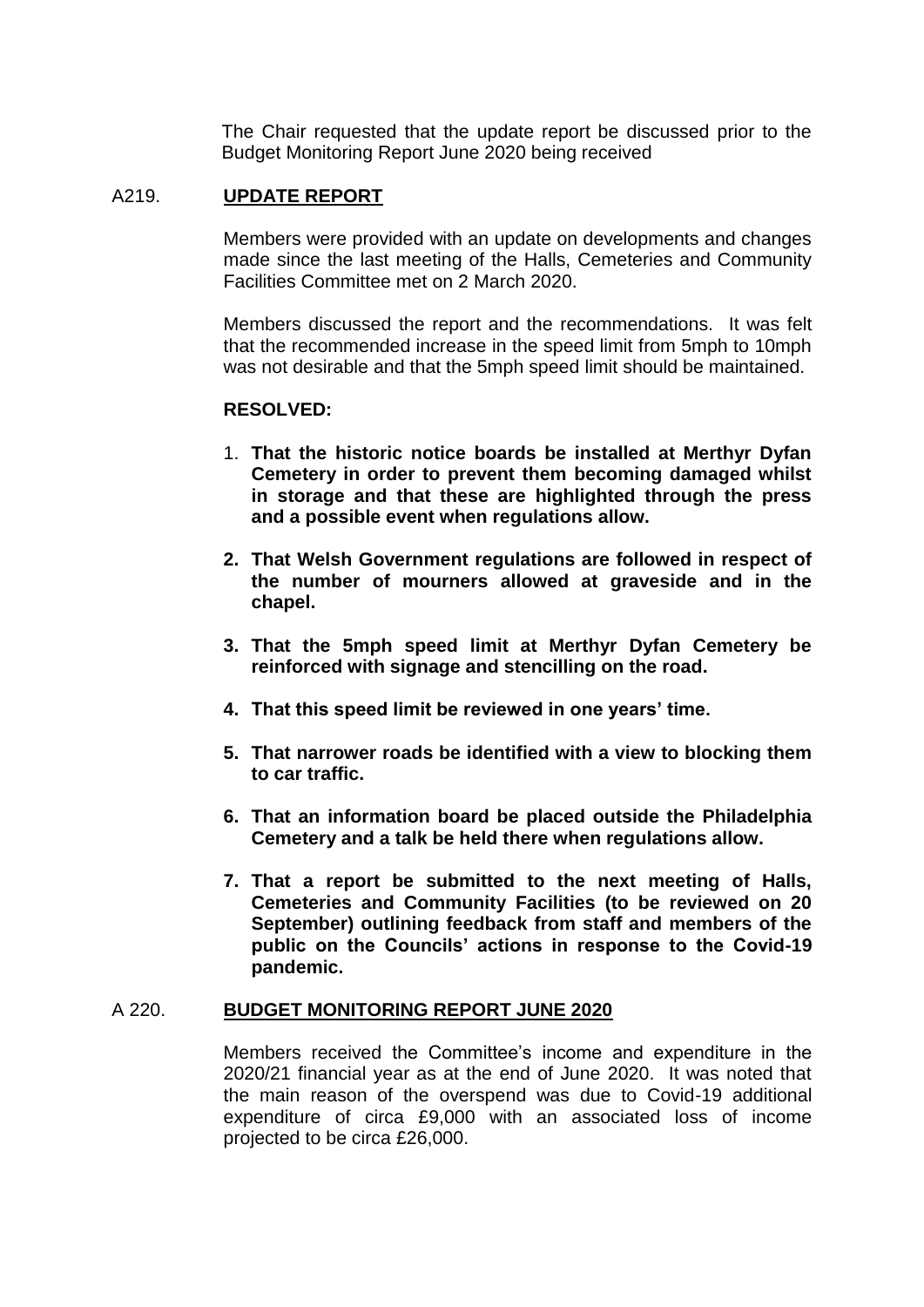Members requested clarification on what some of the budget heading covered and felt it would be useful to have a separate budget heading for Covid-19 related expenses in order to better understand the costs.

## **RESOLVED:**

- **1. That the schedule of payments for June 2020 noting the projected overspend of £35,015 in 2020/21.**
- **2. That a separate budget heading be included for costs relating to Covid-19.**

### A 221. **SUSPENSION OF STANDING ORDER 3(aa)**

**RESOLVED that Standing Order 3(aa) be suspended for a period of thirty minutes.**

#### A 222. **DATE OF NEXT MEETING**

**RESOLVED: That the date of the next meeting of the Halls, Cemeteries and Community Facilities Committee will be reviewd on 20 September 2020.**

#### A 223. **EXCLUSION OF THE PRESS AND PUBLIC**

**RESOLVED: In accordance with section 1(2) of the Public Bodies (Admission to Meetings) Act 1960, in view of the confidential nature of the business about to be transacted, it is advisable in the public interest that the press and public are excluded from the remainder of the meeting.**

# A224. **CEMETERY**

#### **b. Ground conditions**

Members were provided with an update on the ground conditions on new sections at Merthyr Dyfan Cemetery in order to allow for a temporary hold on three depth graves.

#### **RESOLVED:**

- 1. **That the costings for a geological survey of the area be investigated.**
- **2. That test holes further up the section be dug in order to identify whether it will be possible to offer three depth graves there in the future.**
- **3. That it be identified whether there is another area of the cemetery where it would be possible to offer three depth graves in the meantime.**